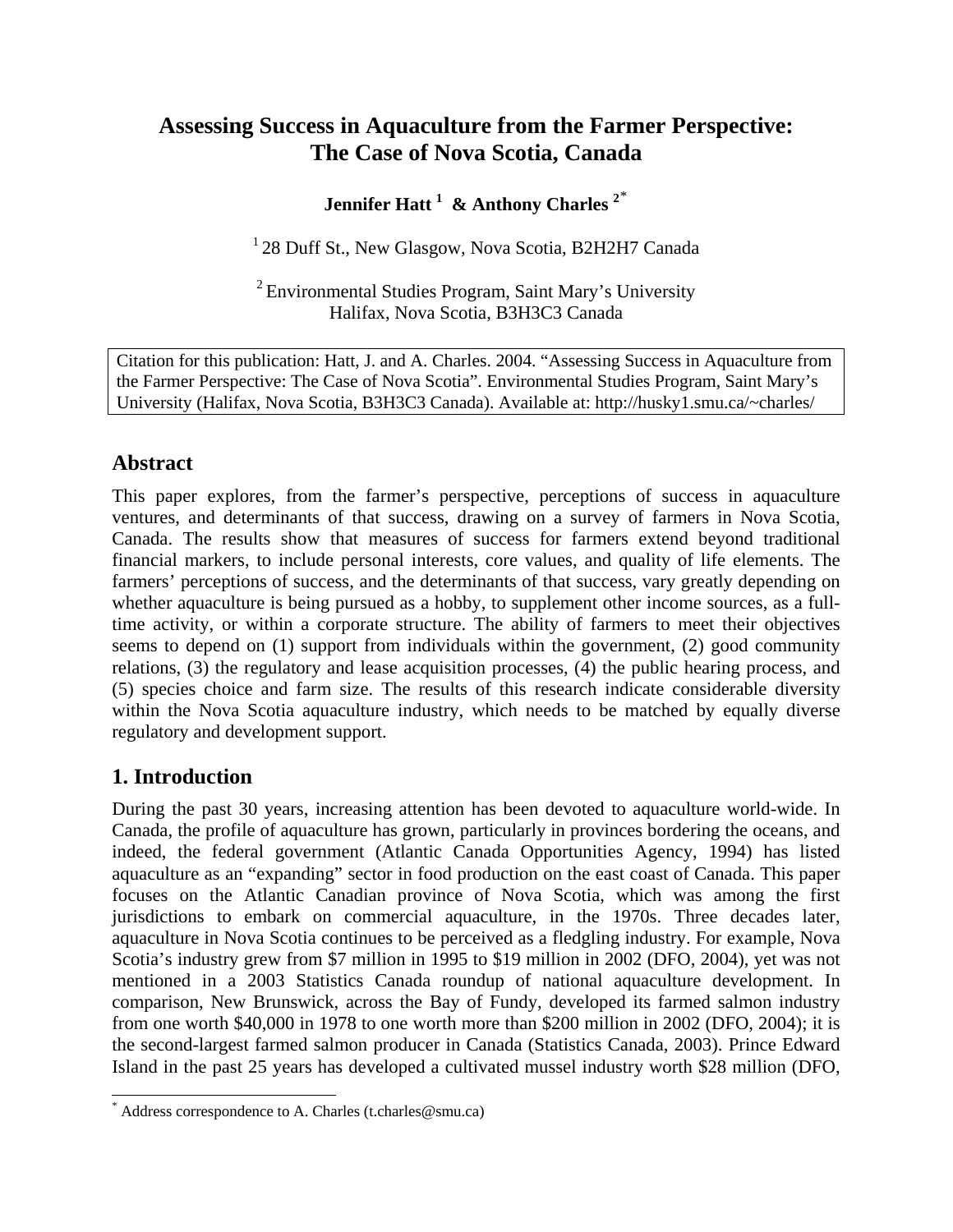2004), and produces 40 per cent of Canada's farmed shellfish (Statistics Canada, 2003). [Note that all figures in this paper are given in Canadian dollars.]

The above statistics shows a Nova Scotia industry lagging in economic and industrial impact, compared to its geographic neighbors. Rather than debate why, or if, such a lag exists, this paper explores the basis for such perceptions by asking the following question: do traditional measures of aquaculture performance do a disservice to the accomplishments within the Nova Scotia industry? This paper explores the various goals aquaculture may strive for, from a broad policy perspective, and the definition of 'success' in aquaculture from the perspective of the growers themselves: are they achieving what they set out to accomplish?

It is clear that a wide range of objectives can arise with respect to aquaculture development. The FAO, in its examination of small-scale aquaculture, noted "the need for greater clarity about objectives, the means for their achievement and their measurement" (FAO, 1996:33).

Traditionally, growth of the aquaculture industry has been seen in terms of tonnage, production values, and job creation. This was reflected, for example, in statements of aquaculture goals apparent in the early days of Canadian commercial aquaculture development, when Pritchard (1976) and the Science Council of Canada (1985) identified job creation, foreign trade and rural development as among the benefits to be had from the industry.

 However, some researchers have questioned the preoccupation with the use of production levels and dollar figures to measure industry development. "The economics of aquaculture must give way in importance to the notion of progress … [it] is an attitude, a mindset, that is shared by many members in the aquaculture community. It is a feeling that aquaculture can make a difference and is reflected in the energy and enthusiasm of the industry people, scientists, educators, and administrators and in the dialogue going on between them." (Boghen, 1995:24) This paper explores the nature of aquaculture objectives from the perspective of aquaculturists themselves.

The roots of the aquaculture industry are, of course, the farmers, who in Nova Scotia are a diverse group of individuals and companies producing an estimated two dozen species of marine animals and plants in ocean, lake and land-based sites across the province. The voices of these front-line individuals seem rarely to be at the forefront of aquaculture discussions, even though from the growers comes a perspective rich in experience and detail that cannot be duplicated by third-party observation.

This paper presents a qualitative and quantitative analysis focused on perceptions of success in the aquaculture sector, and interactions of these perceptions with the stated goals of the farmers, as well as with a range of social, ecological, economic and regulatory issues. Specifically, in examining the social and economic factors affecting Nova Scotia's aquaculturists, a 'grass-roots' perspective is taken that is complementary to aggregated analyses of aquaculture in the region (such as econometric studies, e.g., Coffen and Charles, 1991). The multidisciplinary approach reflects the understanding that "aquaculture should be seen not only as a technical and biological innovation, but also as a socioeconomic enterprise that requires the same kind of social analyses as any other production system" (Bailey et al, 1996:7).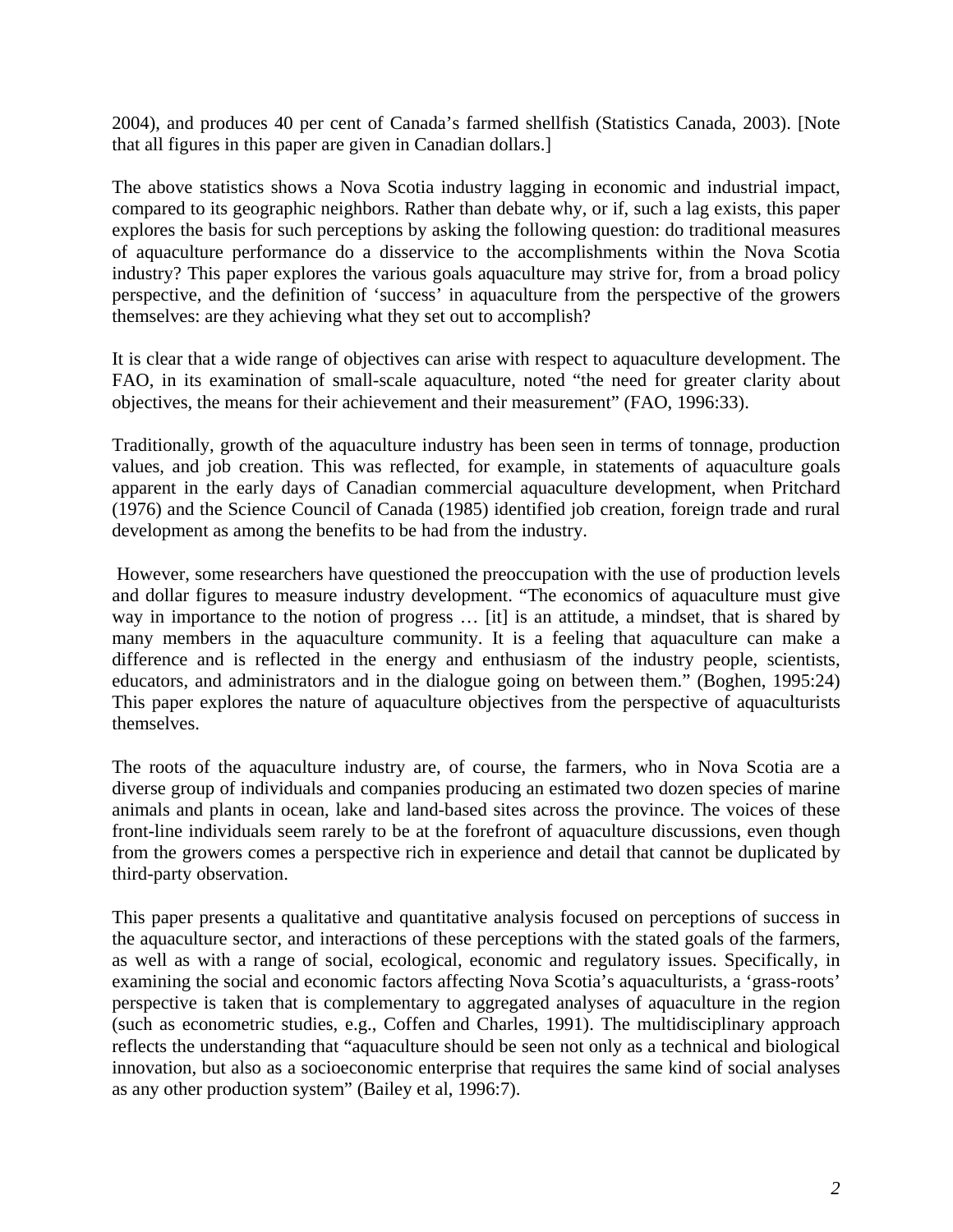## **2. Methods**

A custom questionnaire for individual respondents was built upon previous work of national and international aquaculture research organizations, including the FAO (1996) and Fisheries Research Board of Canada (Pritchard, 1976), and adapted with the results of a literature review focused on definitions of success. Administration of the survey was in person or by phone, fax, or e-mail, to a random sample of individual leaseholders past and present, drawn from the Nova Scotia Department of Fisheries and Aquaculture database (Department of Fisheries and Aquaculture, personal communication, July 2000).

A total of 16 completed surveys were obtained from past and present leaseholders in Nova Scotia, representing 28 active marine leases, five inactive marine leases and five active landbased sites. These 38 sites are in communities covering five major regions of the province: Cape Breton Island, northern Nova Scotia, Eastern Shore, Annapolis Valley and South Shore. Species represented include oysters, Atlantic salmon, trout, halibut, quahaugs, sea scallops and eels. Two respondents were owners of land-based sites. Involvement with their current aquaculture operations ranged from two to more than 30 years. Respondents were not asked their age, and information is not reported by gender in the results, since that could endanger the confidentiality of respondents, as few of the group, and few in the industry in Nova Scotia generally, are female.

Information for this study was gathered, compiled, and analyzed for insights into the following major research question and three sub-questions (summarized in Chart 1).



## **Chart 1: Key Research Questions**

The key elements carried throughout the analysis are (1) the stated objective of the farmer, falling into four livelihood-related categories, and (2) the farmer's perceived success of the aquaculture operation, defined as whether they feel they are meeting the stated objective. These two elements are examined in relation to one another, and to a set of individual attributes (such as level of experience, species farmed, etc.) and perceptions of the farmer on various fronts (community acceptance of aquaculture, regulatory effectiveness and fairness, etc.).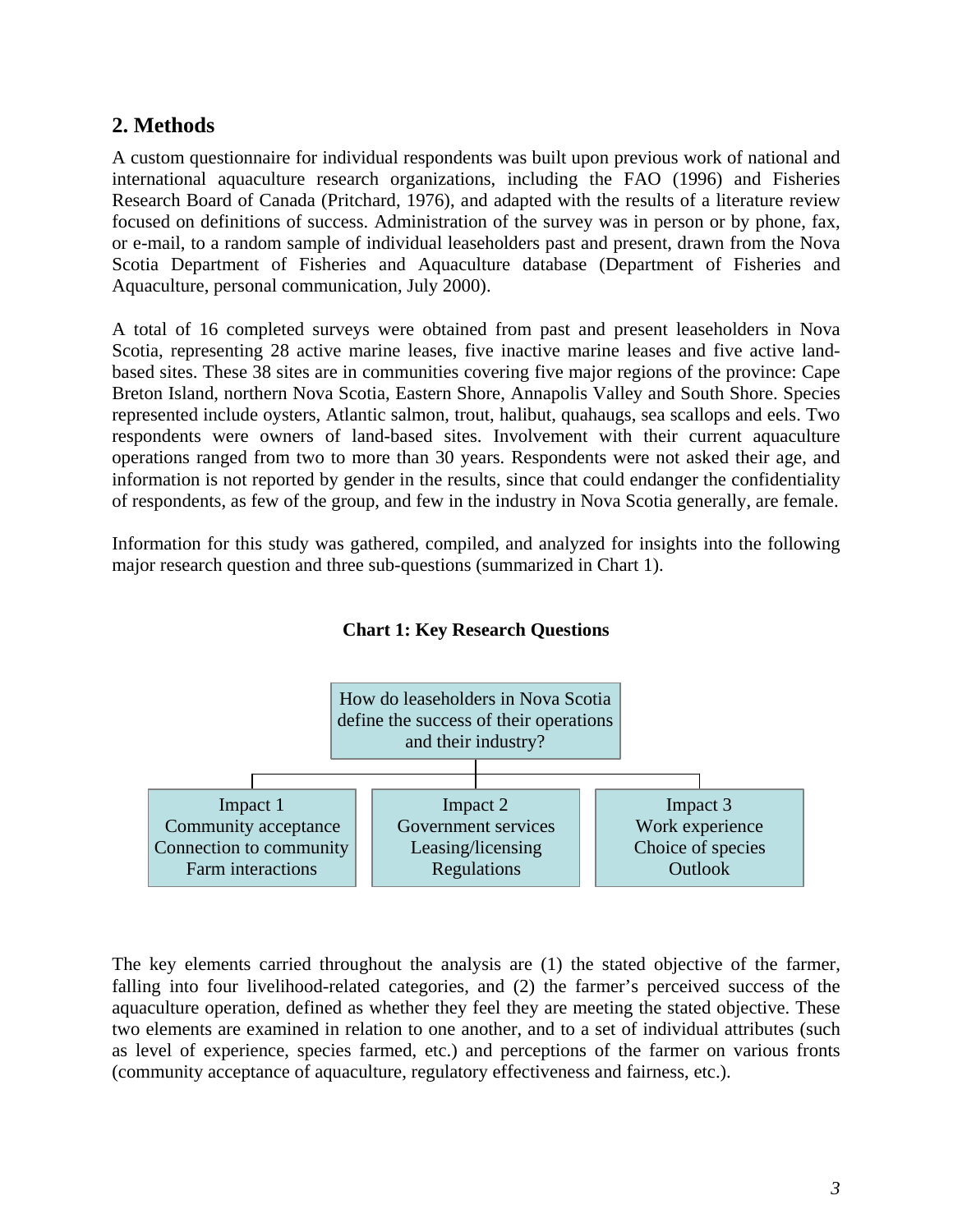## **3. Results**

### **3.1 How do leaseholders perceive success of their operations and their industry?**

#### *Quantitative results*

Farmers were asked to specify their principal objective in entering the aquaculture field, as one of four options: hobby, income supplement, full-time sole proprietorship, and corporate profit. The first three of these, at least, may be seen as arrayed in increasing order of reliance on aquaculture income for one's livelihood. Of the 16 respondents in the random sample, two listed their objective as 'hobby', six as income supplement, seven as full-time sole proprietorship and one as corporate profit (Table 1).

| <b>Objective</b>        | <b>Meeting</b><br>objective: Yes | <b>Meeting</b><br>objective: No | <b>Total</b> |
|-------------------------|----------------------------------|---------------------------------|--------------|
| <b>Hobby</b>            |                                  |                                 |              |
| Income suppl't          | 3                                |                                 |              |
| <b>Full-time salary</b> | 3                                |                                 |              |
| Corporate profit        |                                  |                                 |              |
| <b>TOTAL</b>            |                                  |                                 |              |

#### **Table 1. Objectives of individual respondents**

Farmers were also asked whether they felt that they are meeting the specified objective: nine respondents indicated they are meeting their self-declared objectives; seven said they are not. The breakdown of these is shown in Table 1.

Pillay's (1993) observation that measurements of aquaculture success require customized priorities suited to the region involved is supported by the findings of this study. It is recognized that income-generation of some form is required for an aquaculture operation's survival (Ridler, 1995; Science Council of Canada, 1985), but numerous quality of life indicators, in addition to financial measurements, seem to influence the self-declared objectives provided by individual respondents, and whether they feel they are meeting these objectives. The distinction between the objective of the hobbyist and of those seeking an income supplement, for example, was based not on production volume or income, but on the operator's motivation. In two cases, operators were financially meeting their objectives, but felt their sacrificed quality of life prevented them from fully meeting their objectives.

#### *Some illustrative cases*

Qualitative data can provide some insight into the above quantitative results.

1. Consider first those respondents with the objective of income supplement. Two of the three *not* meeting that objective – a finfish producer and a shellfish producer– hope to meet their objectives in the next two to three years. The finfish producer had been in operation less than a year at the time of the interview; the shellfish operator had been in operation for less than two years. Both operators feel time will assist them in nurturing their operations to desired income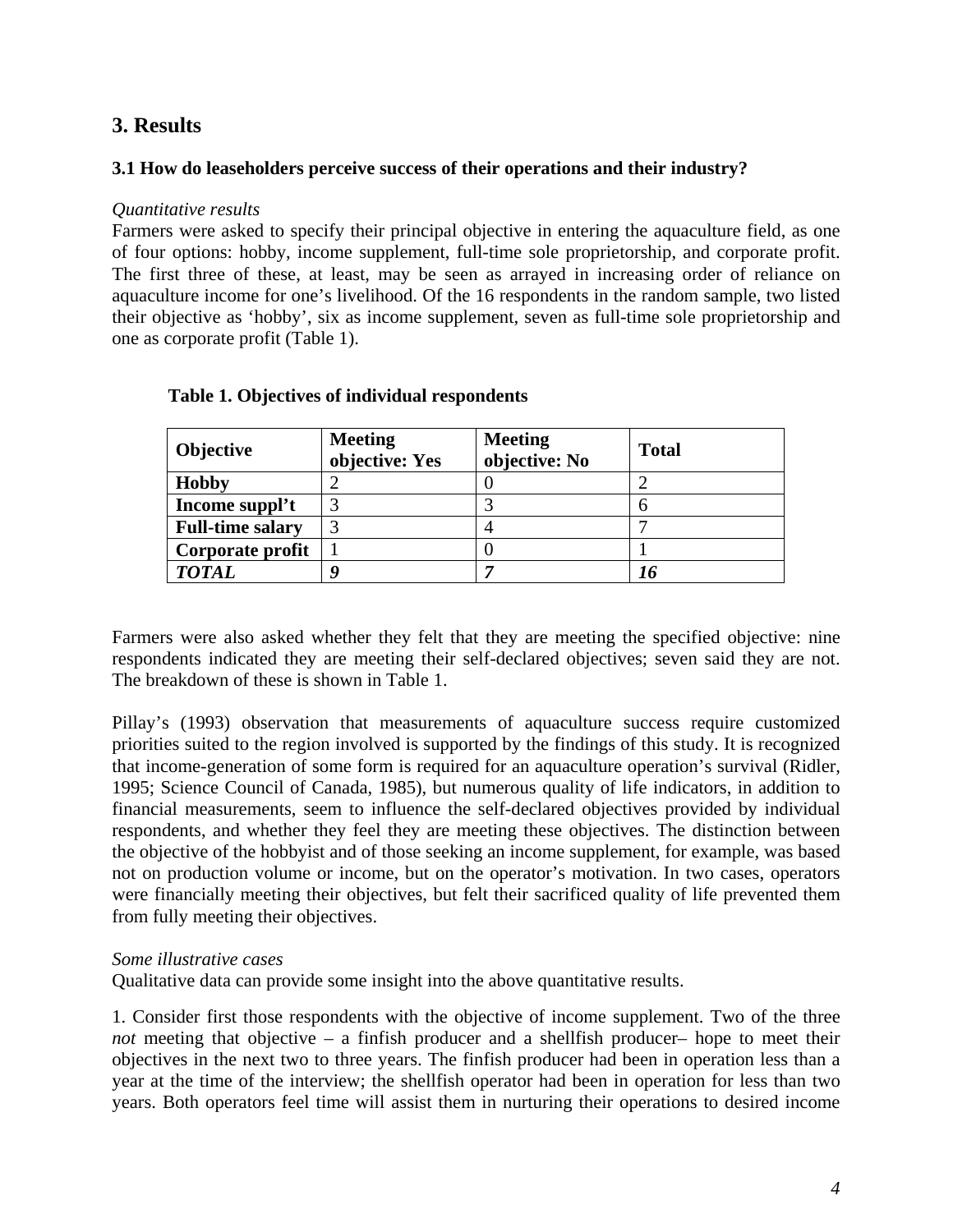generation. The third said he is earning enough money from his site to classify it as income supplement. However, because of the large volume of work required for that supplemental income, he said his shellfish operation is more akin to a hobby; despite the low hourly wage his operation generates for him, he does not want to give it up. "I love the work," he said, " and I've invested so much time in it, I hate to quit."

2. Turning to those with the objective of a full-time salary, the four respondents *not* meeting this objective are all are finfish producers. One was a former producer whose lease renewal was denied, one was a finfish producer who sold his operation to a corporation that subsequently went bankrupt. Both were not working in aquaculture at the time of the survey. A third respondent, also a finfish producer, was earning a full-time income, but felt the lack of security offered by his job and volume of effort required to maintain that income was not in keeping with his objective. The fourth respondent is an established producer in another province who withdrew his application for a lease site in Nova Scotia in the face of what he felt was threatening and potentially violent opposition by some members of the community in which his farm was to be located. He continues to work in aquaculture in another province.

3. An example of a grower seeking a full-time salary, and *meeting* that objective is a long-time finfish producer. The success of this grower is multi-faceted. He fulfills the traditional corporate definition of success, measured in growth and profits – in 30 years his business has grown from a single company operating one farm to three companies operating four sites. These companies gross about \$1 million annually and employ up to 41 full-time and 56 part-time workers in rural communities. In addition, the grower also uses the terms "excited and passionate," to describe his involvement in the industry; aquaculture, he says, has enabled him to be his own employer, to be self-sufficient and to create sustainable employment – from an economic and an environmental perspective – for skilled workers in rural areas that traditionally have few options for employment.

4. A second case of a grower seeking a full-time salary, and *meeting* that objective is a long-time producer, in shellfish, who has a more modest view of success. His two leases provide what he describes as a 'comfortable' income but more importantly, he adds, it provides the opportunity to work on the water in the scenic region of his youth. He has employed up to five full-time harvesters in the spring and summer, many of them family members, but his objective of fulltime income is firmly entrenched in his own operation. He is not planning to expand, has no desire to create employment, and has no wish to become an industry advocate. His goal is to continue quietly with his secured markets, to gain full-time salary now, and perhaps pass the business to his children when he retires.

The above cases illustrate the variety of objectives being pursued by aquaculturists. The need to be financially viable was not lost on respondents, and clearly traditional markers of success – production volumes and gate prices – can be useful. However, contained within the study was an active income-supplement and hobbyist sample; these individuals consider their operations to be important contributors to self, industry, and community, yet their objectives do not align with traditional measurement and development markers. This study indicates that Nova Scotia's industry may be too diverse to be able to fully respond to traditional financial markers and motivators. If industry growth is to maintain this diversity, traditional markers of success may have to be expanded and supported.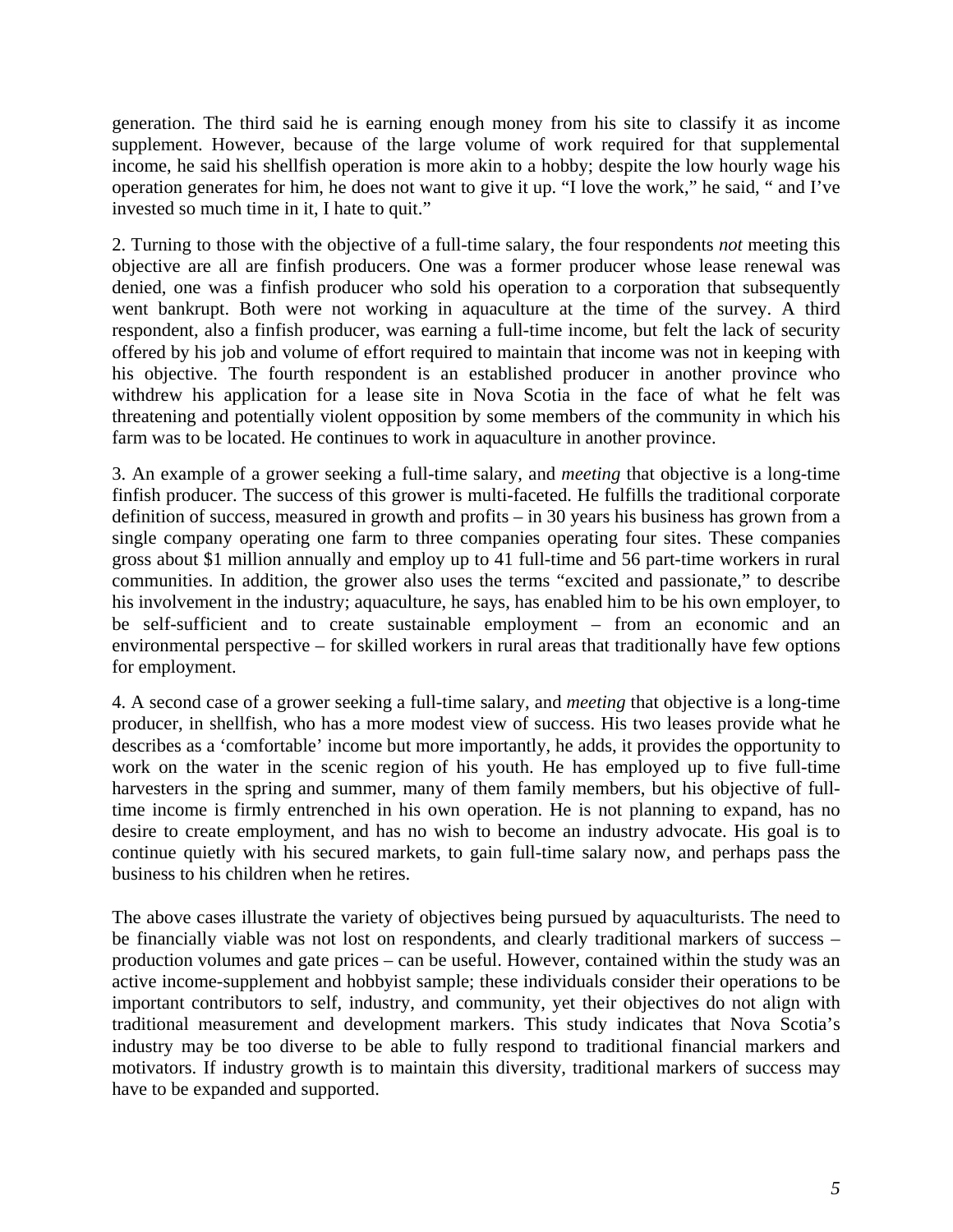#### **3.2 What role does the community play in the success of aquaculture in Nova Scotia?**

#### *Community acceptance*

It is recognized that an aquaculture operation cannot function in isolation, but rather must work within a social and cultural framework and be subject to the impacts of beliefs and actions within that framework (Phyne, 1999; Bailey et al, 1996). Reflecting this reality is the result of this study showing a tendency of leaseholders who felt they were meeting their objectives also to view the communities in which they live as having good acceptance of aquaculture. Seven of nine respondents meeting their objectives are in communities they feel have good acceptance of aquaculture. However, four of the seven respondents not meeting their objectives are also in communities they feel have a good acceptance of aquaculture. Thus, while the above two ratios (7/9 or 78%, and 4/7 or 57%) certainly differ somewhat, this study cannot claim to demonstrate a clear relationship between the perceived success of an individual lease, and the acceptance of aquaculture displayed by the host community (Table 2).

| <b>Community</b><br>acceptance | <b>Meeting</b><br>objective: Yes<br>79 | <b>Meeting</b><br>objective: No | <b>Total</b><br>(16) |
|--------------------------------|----------------------------------------|---------------------------------|----------------------|
| Good                           | (*)<br>–                               |                                 |                      |
| Fair                           |                                        |                                 |                      |
| Poor                           | (*)<br>⌒                               |                                 |                      |

#### **Table 2. Community acceptance versus meeting objectives**

**\***The sample size is 16, but one respondent who was meeting his objective gave two answers: he rated acceptance by permanent community residents as good, and acceptance by seasonal community residents as poor.

A community's acceptance of aquaculture also did not seem to be clearly influenced by farm size, community traditions, or connection of the leaseholder to the community. For example, the corporate respondent, producing finfish in communities throughout the province, described community acceptance of his company's operations as good, while a hobby finfish farmer operating one site described his community's acceptance of aquaculture as poor (although he claimed to still run his farm successfully). Many communities described in the survey were of a fishing or resource industry background; acceptance of aquaculture tended to be good, but was not conclusively so.

An influencing factor upon community acceptance appears to be seasonal landowners and who some respondents describe as 'new' residents – those who have moved into the community recently, often several years after the leaseholder. The study yielded examples of communities that in the past had good acceptance of aquaculture, but that have changed to fair or poor acceptance with an increase in new residents or seasonal dwellers. This opposition is rooted in aesthetics, environmental concerns, or fundamental protest against what is perceived as artificial or commercial food production.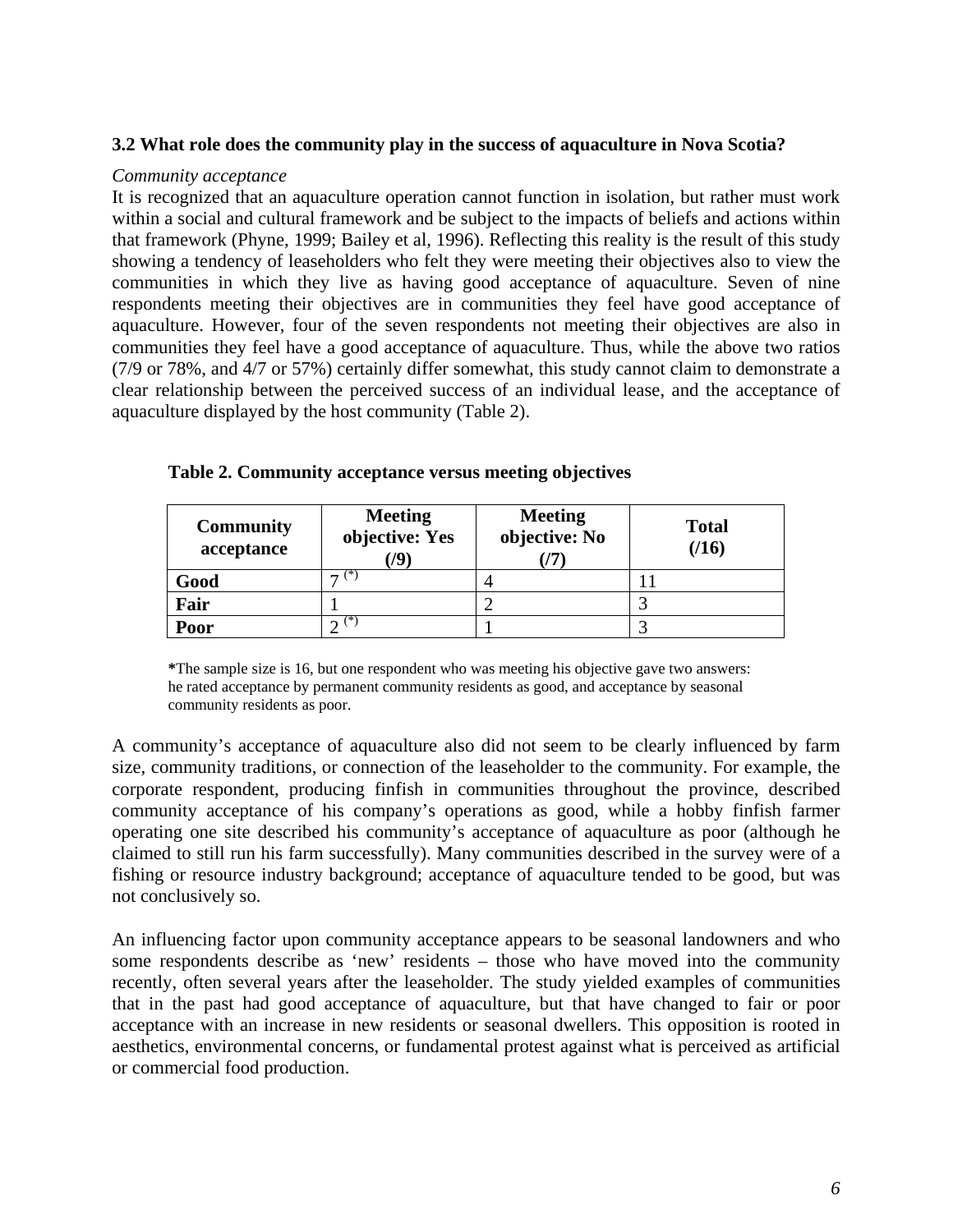Environmental concerns, in fact, were indicated in the study as sources of opposition, but also as sources of gaining positive community response to aquaculture operations. Formal regulations for large-scale operations are being adopted for efficiency and regulatory demands, but are also described as ways to make operations more palatable to neighboring residents. Single-site finfish producers and shellfish producers tended not to follow formal guidelines, such as ISO 14000 or similarly-recognized standards, but had a range of self-managed guidelines. These guidelines helped them to meet regulatory requirements while reducing environmental impact, promoting good water quality, and enhancing their relations with neighbors and other community members. Individual respondents concurred that aquaculture is held to a very high standard by regulators and observers, with the latter group often more difficult to please. Meeting these standards are no guarantee of acceptance, or of success, but seem to indicate tools mutual beneficial for leaseholder and community.

#### *Socio-economic impacts*

It is expected that a community's positive acceptance of aquaculture is influenced by the amount of money injected into the local economy and the number of local jobs created by the aquaculture operation. Aquaculture success in many European and Asian regions (Jentoft, 1993; Holm and Jentoft, 1993) is in fact measured in terms of community benefits as well as traditional production values.

Respondents meeting their objectives spend an average of half of their gross income on salaries, while leaseholders not meeting their objectives spend or spent an average of one-third of their gross income on salaries. Respondents meeting their objectives buy an estimated 60-100 % of their goods and services in Nova Scotia, while the equivalent figure ranges from 25-100% for those not meeting their objective. These results suggest that those meeting objectives tend to be somewhat more labor intensive (or to pay higher salaries) – particularly in the case of finfish farmers, who face inherently more capital intensive production than do shellfish farmers. Results may also suggest a pattern in which those meeting their objectives more consistently 'buy locally', thereby contributing to the community. (It should be noted, however, that this generation of economic activity did not necessarily correspond to local support for the aquaculture activity.)

#### *Species farmed*

It is expected that community acceptance of aquaculture will vary with species of fish farmed. There is an indication that shellfish farming is generally better accepted than finfish farming, although shellfish farming is not completely embraced in some areas. As seen in Table 3, of communities described by individual leaseholders in the survey, seven of nine indicated good acceptance of shellfish aquaculture, compared to four of seven for finfish aquaculture. 'Poor' acceptance arose only with respect to finfish farms.

|                  | Good | Fair | Poor | <b>Total</b> |
|------------------|------|------|------|--------------|
| <b>Shellfish</b> |      |      |      |              |
| <b>Finfish</b>   |      |      |      |              |
| <b>Total</b>     |      |      |      |              |

**Table 3. Community acceptance of aquaculture versus species farmed**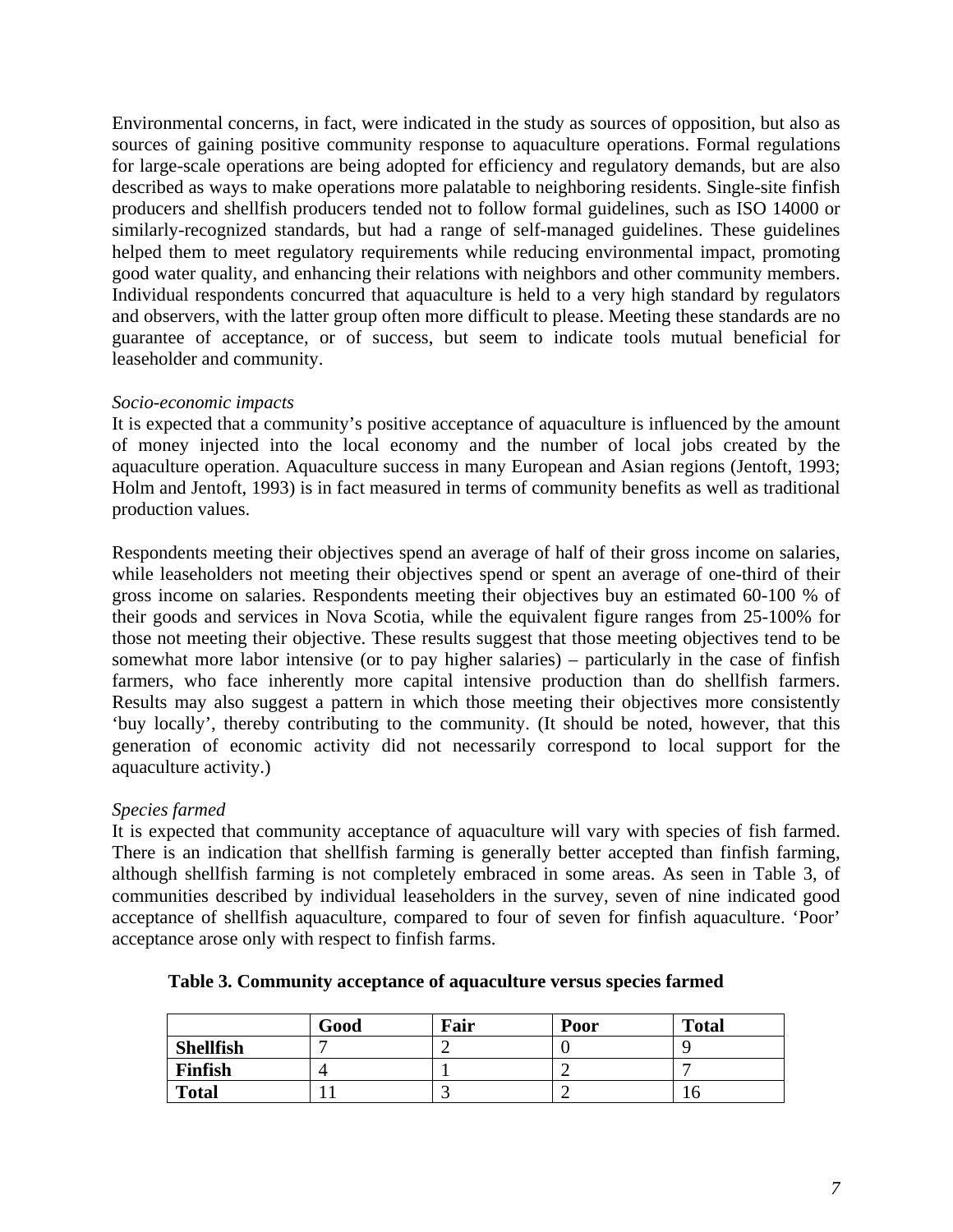#### **3.3 What role do governments play in the success of aquaculture in Nova Scotia?**

There are 22 federal acts containing 25 specific regulations that relate to aquaculture in Canada (OCAD, 2001). In addition, there are eight provincial acts also regulating the industry in Nova Scotia (OCAD, 2001). As a result, it is expected that government decisions and actions impact on aquaculture success, as the industry is dependent on state support as well as social and ecological conditions (Phyne, 1999). What emerged from this analysis in terms of government impact on aquaculture in Nova Scotia (mirrored as well in our survey results from neighboring regions of Atlantic Canada) was a similarity in the range of needs and issues expressed for both those achieving success and those not meeting their goals. In particular, some leaseholders and regions were achieving success despite their negative encounters with government agencies and activities, and others were not achieving success despite government experiences they described as positive.

Examples of positive impacts were people-centred; that is, respondents often described the supportive actions of an individual in government, even while describing the system as a whole as ineffective or detrimental. Negative impacts were often specific regulations; as well, actions of some individuals within the system were also described.

#### *Leasing and Licensing*

The survey pointed to two major concerns of growers regarding the leasing and licensing system in Nova Scotia: the variable length of time for application approval, and the public hearing process.

All aquaculturists in Nova Scotia are required to have from the provincial Department of Agriculture and Fisheries a lease and license for marine-based sites or a license for land-based operations. It might be expected *a priori* that those with positive leasing and licensing experiences would be more likely to consider themselves as meeting their objectives.

However, such an expectation is not apparent in our results. First, in terms of farmer experiences at the time of startup, five of the seven not meeting their objectives indicated a good or fair experience at startup, which is similar to the result (six of nine) for those meeting their objectives. For perceptions of the *current* experience with government, of those not meeting their objective, five of seven have a good or fair experience with government now, while of those meeting their objectives, seven of nine have a good or fair experience now.

Respondents reported a wide range of leasing and licensing experiences and timelines. Lease approval times ranged from a few weeks to 10 years. One respondent indicated it took six weeks to get the required federal approval, but six years to get his lease from the province. In an opposing light, another respondent said his first lease was issued in 1988 in less than a year – on the other hand, his second lease in a nearby location took more than two years to be issued in 1999 because of a "roadblock" by the Canadian Coast Guard. A long-time shellfish producer had his first lease issued within 2-3 weeks in 1996 and his second lease approved within days in 2001; a third application has been under review for two years. His previous leases were for shellfish bottom culture; the third lease is for suspended culture which, because it breaks the water column, requires approval by Canadian Coast Guard.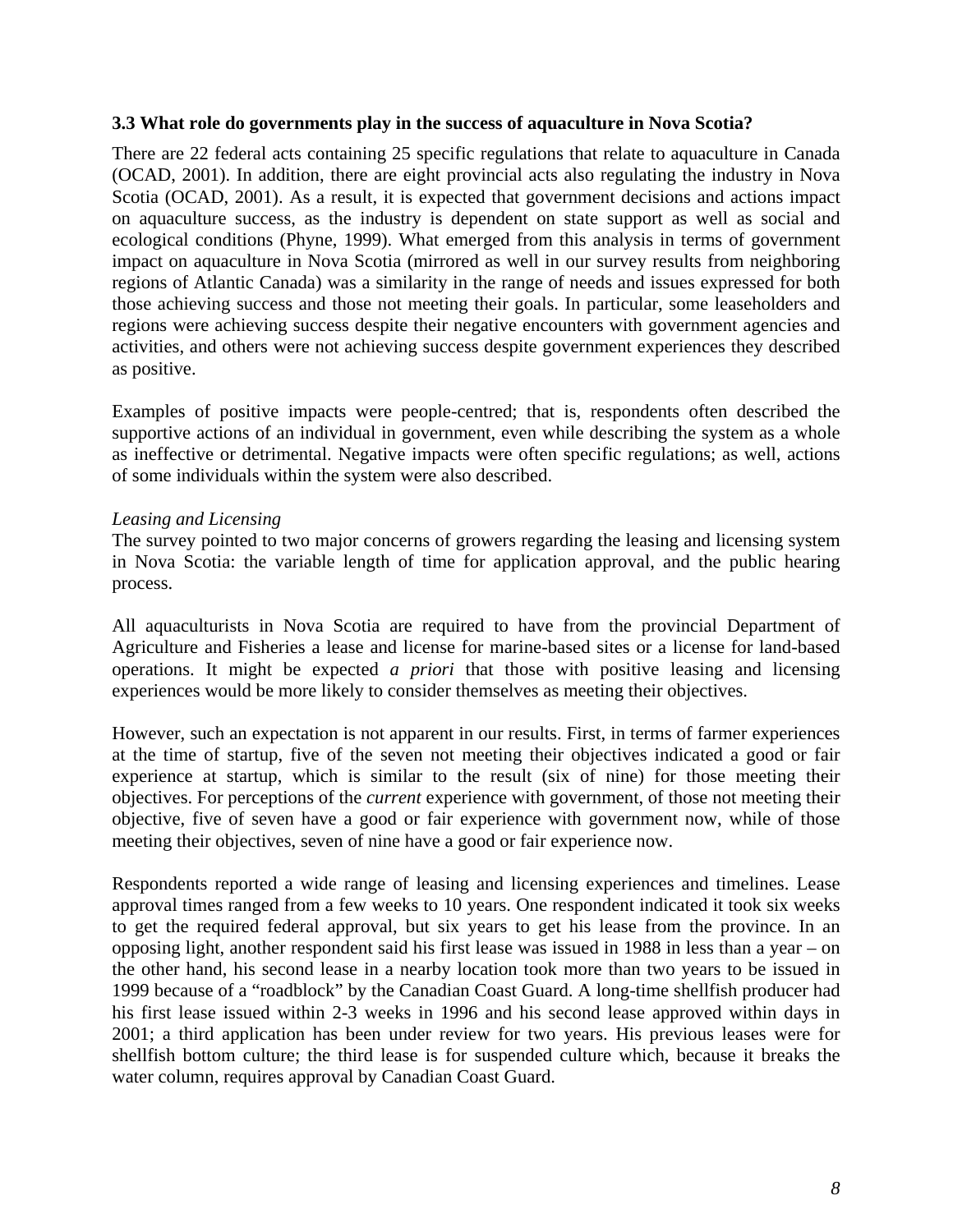#### *Public hearings*

An interesting finding here is a clear connection between farmers' experiences with public hearings and their perceptions of success in meeting objectives. Six respondents went through the full public hearing process. The remaining respondents did not have a full public hearing because no individual or group came forth to speak: in other words, no one showed up, and the lease was approved.

Of the six respondents whose applications went through a public hearing, all three of the respondents meeting their objectives reported a good public hearing experience, and all three of those not meeting their objectives reported a poor public hearing experience. There are two possible interpretations. From one perspective, respondents could be rating their experience with the hearings on the basis of the eventual outcome (i.e. their sense of success with their farm). However, it could also be interpreted that the public hearing process either had an impact, or is clearly felt by the leaseholders to have had an impact, upon their operations' success.

Those who have experienced a public hearing also give mixed reviews. One respondent, a landbased operator who was not required to have a public hearing because his facility is on private land, chose to have a hearing as a means of involving the community in his operation. The exercise was an opportunity for residents to answer questions, and his 'going the extra distance' helped lay the foundation for a positive community relationship.

Several respondents, some who had positive experiences and some who did not, agreed that the public hearing process is good in principle. "People should be able to voice their concerns, and get some answers, and meet the people involved," one respondent said. "In a community where citizens and fishermen were open-minded, the (public hearing) process gave them information they wanted and needed, and they were objective enough to accept it with cautious optimism," another offered. But, this same respondent added that open-mindedness alone could not combat the lack of knowledge of the aquaculture industry held by those empowered to influence the provincial minister's decision-making process. Regional agencies that are supposed to be regulating and supporting aquaculture, he said, have a "poor understanding" of the industry. Another respondent added that the public hearing process became a catalyst for conflict. "It fuels animosity between groups." Lease applicants are put on "the hot seat," and forced immediately to the defensive position, rather than being able to discuss the issue as an equal participant.

Three individuals specifically mentioned the role of the RADAC – the Regional Aquaculture Development Advisory Committee - formed from community members selected by the Minister of Agriculture and Fisheries. One respondent did not go through public hearing, but felt the RADAC was a good way to involve all players in the decision. Two respondents found their dealings with RADACs to be negative. One respondent served as a RADAC member, and found his interests to be grossly outnumbered. The other respondent had a lease renewal examined by a RADAC. The process, this respondent said, "excluded those with knowledge of the industry."

There is an indication, however, that the public hearing system itself cannot be held accountable for leaseholders not meeting their objectives. More than half of those *not* meeting their objectives – four of seven - had no public hearing.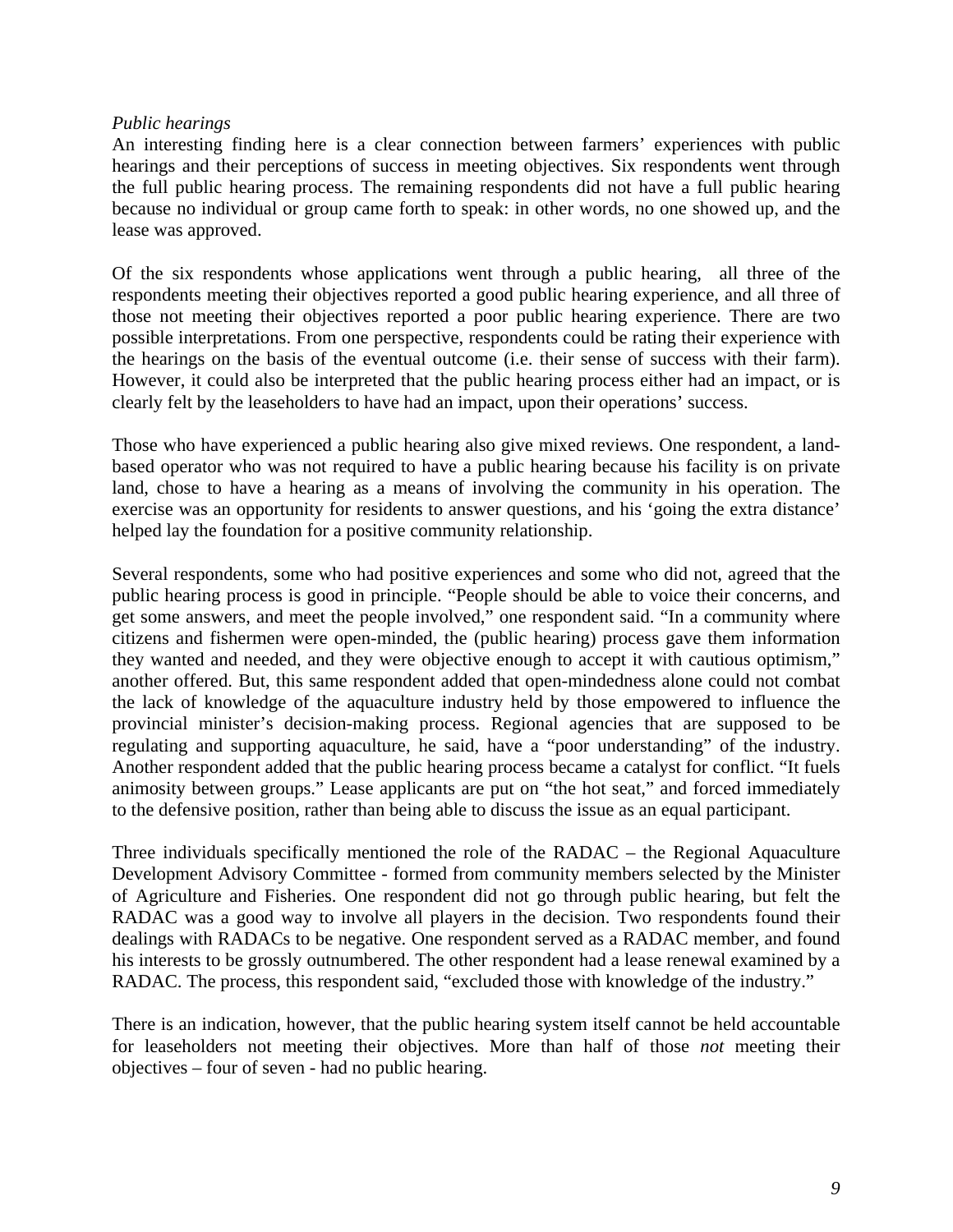The public hearing process in itself was not determined to be a major detrimental impact upon leaseholder success, but it did give indications of being a potentially good system in need of adjustment to ensure fair and objective evaluation.

### *Other elements*

An interesting positive point raised by several respondents was that individuals dealing with aquaculture within government systems were dedicated, caring and effective in promoting or maintaining the industry, but the systems in which they functioned were not.

Growers also cite a need for government support in areas of industry promotion and product marketing; four listed industry promotion as the top requirement for government support and a fifth listed promotion as second to marketing. A sixth maintained that government's role should be in research and in regulation, not in marketing. "Like any small business, if an operation has to rely on government to market its product, it shouldn't be in business." This comment was from a long-time shellfish producer who has secured his own markets, and closely guards the corresponding market information.

Another theme to emerge in terms of governmental impact was the perceived unresponsiveness of the regulatory system to small aquaculture operations. Individual leaseholders in Nova Scotia described regulations that were too costly, complex, or unnecessary for small-scale producers to meet and maintain. Regulations seem to be designed with a 'one-size fits all' mindset; if the diversity of the industry is to be maintained, it would appear that regulations must reflect that diversity.

Challenges identified qualitatively both by those meeting their objectives and those not meeting their objectives were ineffective regulations, weak government advocacy, and access to financing. Both groups also listed lease tenure security, support for research and development, more effective regulations, security of tenure and more co-operation among government agencies as issues requiring resolution in Nova Scotia for aquaculture to reach its potential. These issues indeed were identified long ago by both the Department of Fisheries and Oceans (1986, 1988, 1995) and the Science Council of Canada (1984, 1985), in their plans for future aquaculture development on a national scale.

Grower's experiences also show that the impact of these regulations varies among individual agencies, or even specific employees, charged with their administration. If a leaseholder 'lucks in' to an aquaculture-friendly individual in the public service, efforts to support the aquaculture operation are enhanced; if the opposite occurs, the leaseholder encounters delays and other problems.

## **3.4 What is the role of individual attributes in the success of aquaculture?**

Farmers were asked for information on their industry experience, their work history, their species choice and the size of their operations. Individual responses to these questions showed no conclusive correlation of industry experience or work history with the perception of individual success. However, the results indicated that species choice and size of operations do seem to interact with the perception of success.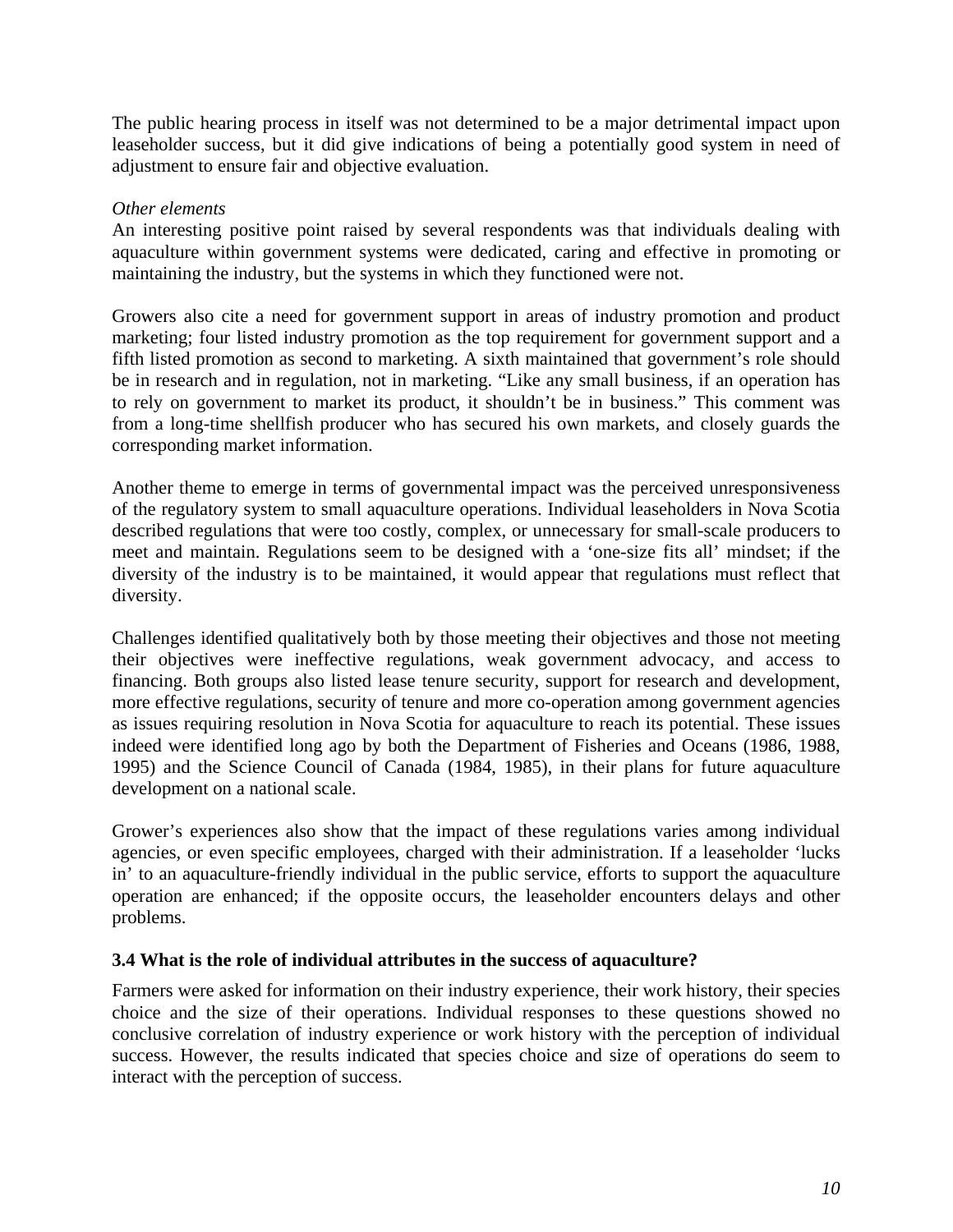### *Species farmed*

In this study, all but one of the finfish farmers indicated either corporate or full-time sole proprietorship as their objective. The exception was the finfish farmer who declared his objective to be 'hobby' – as described previously, he entered the industry out of an interest in demonstrating finfish production viability in Nova Scotia.

|                                         | <b>Finfish</b> | <b>Shellfish</b> | <b>Totals</b> |
|-----------------------------------------|----------------|------------------|---------------|
| <b>Meeting</b><br><b>Objectives</b>     |                |                  | q             |
| <b>Not Meeting</b><br><b>Objectives</b> |                |                  |               |
| <b>Totals</b>                           |                |                  | 16            |

**Table 4. Objectives of finfish versus shellfish producers** 

As Table 4 shows, twice as many shellfish farmers were meeting their objectives as not. Of the six meeting their objectives, one was a hobby producer, two were seeking full-time salary, and three were seeking income supplement. Both shellfish producers seeking full-time salary were multi-site leaseholders. Of the three shellfish respondents not meeting their objectives, one is a new farm seeking income supplement by growing an experimental species, the second is seeking income supplement from a traditional species, and a third is seeking full-time salary.

Of the seven finfish farmers, three were meeting their objectives – a hobbyist, the corporate respondent, and a full-time sole proprietor with several sites. The remaining four finfish farmers were not meeting their objectives and all of these were seeking full-time salary.

The indication here is that a connection exists between the species farmed and the perception of success, and that this is also impacted by the size of operation and type of objective. Among finfish producers, success has been obtained by a hobby finfish grower, a corporate finfish producer, and a multi-site leaseholder who is a full-time sole proprietor. Success, however, has not been attained by four finfish producers – three single site, one multi-site – seeking full-time sole proprietorship. The lack of success for the multi-site case was the result of the leaseholder selling his sites to a corporation which then declared bankruptcy; his survival strategy ("it was either do that or go bankrupt myself,") did not earn him a successful outcome.

Among shellfish producers, success has been attained by a hobbyist, as well as three seeking income supplement and two seeking full-time salary. Both of those attaining full-time salary are multi-site leaseholders. An indication here is that shellfish success, as well as finfish success for full-time salary, may be facilitated by multi-site operations. A second indication is that shellfish production can allow for successful income supplement; finfish farming may not provide such an option.

## *Future Outlook*

Examination of the farmers' outlook for the future, and the relation of that outlook to the perception of success, also yielded useful insights.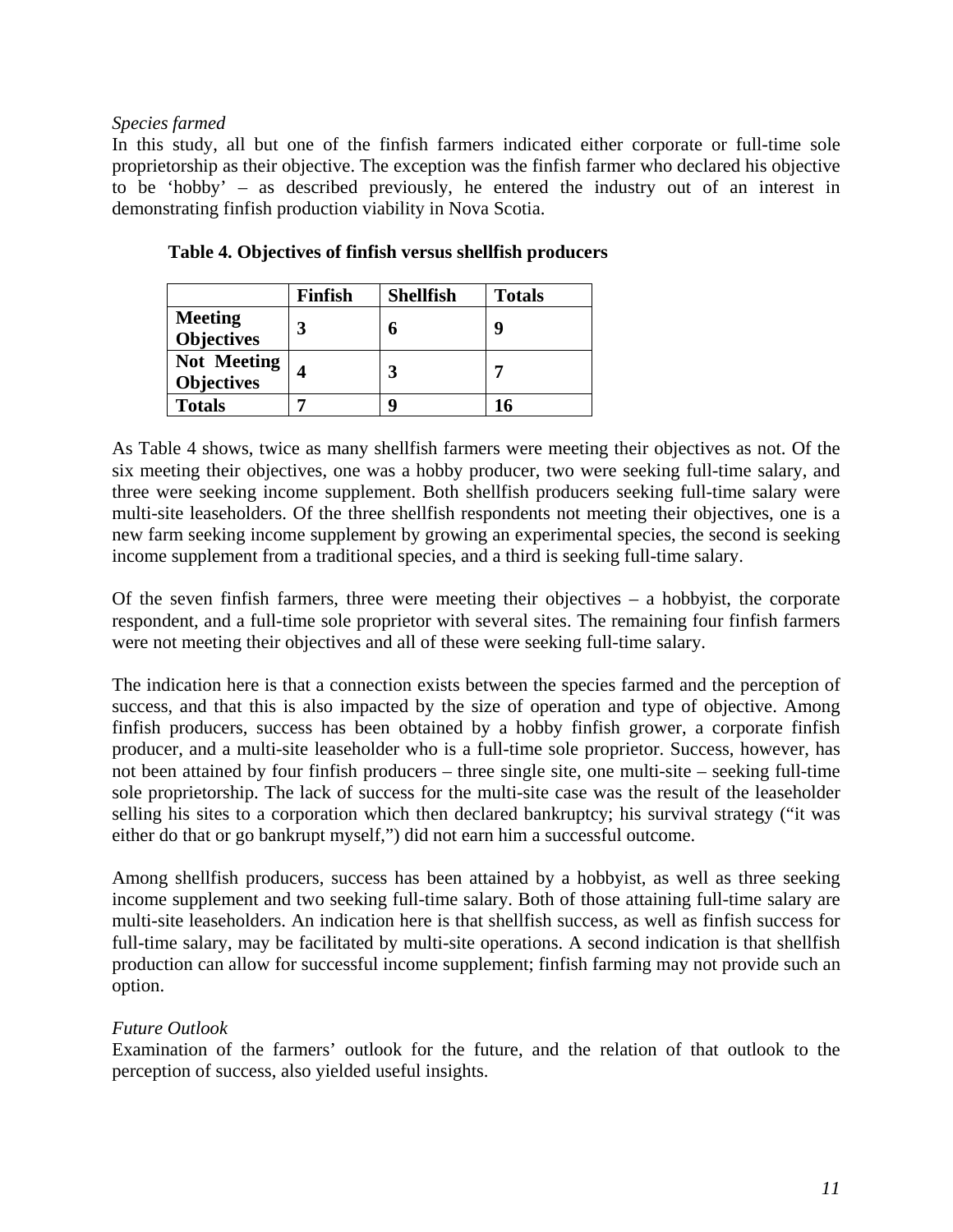Table 5 shows that 7 of 9 respondents who felt they were meeting their objectives said they *would be* fish farming in five years' time and the same fraction (seven of nine) said they *wanted to be* farming in five years' time. Reasons for staying included a desire to be one's own boss, to work near home, to work close to nature, as well as more practical reasons such as a major time and money investment tied up in the operation. Feelings about the industry range from satisfaction, excitement and belief in the future to frustration, exhaustion and fear of financial and personal collapse.

|                               | Yes | <b>Uncertain</b> | No |
|-------------------------------|-----|------------------|----|
| Will be farming in 5 years    |     |                  |    |
| Want to be farming in 5 years |     |                  |    |

Two-thirds of respondents meeting their objectives described their farm outlook as good – one respondent each took the liberty of adding 'very good' and 'excellent' to the selection.

Table 6 shows that three of seven respondents not meeting their objectives indicated they thought they would be farming in five years, and four expressed uncertainty about this. This indicates a less positive outlook for the future of the farms than for those currently meeting their objective.

#### **Table 6. Farm outlook for those** *not* **meeting objectives**

|                               | Ves | Uncertain | N <sub>0</sub> |
|-------------------------------|-----|-----------|----------------|
| Will be farming in 5 years    |     |           |                |
| Want to be farming in 5 years |     |           |                |

Impressively, however, of this group that are *not* meeting their objectives, five of the seven *wanted to be* farming in five years. This is a similar ratio to the seven of nine respondents currently meeting their objectives who said they wanted to be farming in five years' time. This shows a deep commitment to the industry, even when success is currently unattained or challenged.

Thus, even if there is an ambivalent sense of the future outlook for individual farms, among those not meeting their objectives, there seems to be a strong bond with the industry as a whole for those who become involved in it, and even those with a fair or poor outlook have not discouraged easily. This could prove positive in terms of the industry's ability to retain experienced workers which, as one respondent said, "is good for long-term growth."

A love of the work and lifestyle, and providing an asset for the next generation, are among motivations cited. Feelings ranging from excitement, passion and fulfillment to frustration were listed. Motivations for both those meeting objectives and those not – feelings of satisfaction and excitement, for example – are similar. There is also frustration in both groups about the inability to access perceived potential, the potential thwarting of success by the challenges listed previously, and the amount of effort required for payoff. It seems that success for some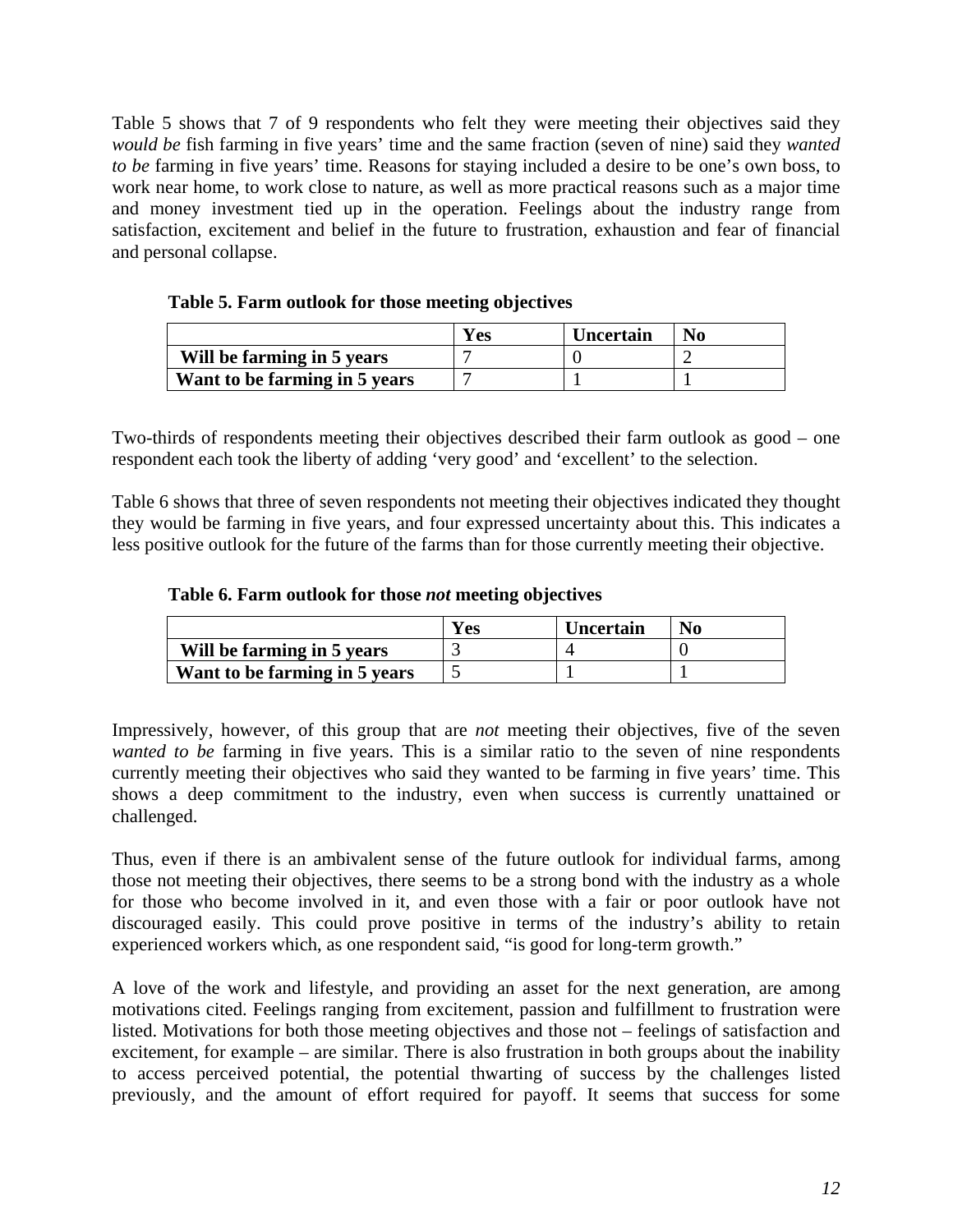respondents does not ease the fear of struggles that lie ahead. Yet, the majority of respondents indicate they will stick with it, just as the majority of respondents not meeting their objectives will remain in the industry.

## **4. Conclusion**

In Nova Scotia, a reliance on traditional measures of success – namely product value, product volume, and profit – have led to a sense of the province's aquaculture industry as consistently failing to meet its 'potential', a sense that it has far to go to attain the status of a full-fledged industry. Compared to neighboring regions such as New Brunswick and Prince Edward Island, Nova Scotia's industry is sometimes viewed as a failure. From the point of view of those working, or those who have worked, in aquaculture in Nova Scotia, the view is not so harsh. In fact, according to this analysis, a significant fraction of individual aquaculturists are not only attaining their self-declared objectives, they also believe that they are enhancing the economic, ecological, and social well-being of the communities in which they operate. There is a belief that the industry is sustainable and beneficial for coastal communities and the province; in an interesting finding, this belief is shared not only by those who feel they are successful in their own ventures, but also by those who do not. Optimism is not rooted in current success, nor are definitions of success determined by existing conditions.

Grower-centred research is challenging in its administration and analysis, and in its apparent newness in the arena of aquaculture studies. Biological and technical factors continue to dominate in aquaculture research and development, but as social researchers like Bailey et al. (1996), Phyne (1996, 1999) and Millar and Aiken (1995) have stated, social and cultural conditions are also crucial to the success of the aquaculture industry. There remains a need to emphasize an integrated, 'systems' approach to aquaculture, as to other resource-based systems (cf. Charles, 2001).

In addition to exploring the determinants of success in aquaculture, from the grower's perspective, and addressing related research questions, this study has shown that individual aquaculture leaseholders, both past and present, possess a wide range of relevant industry information. It is hoped that this study has helped to open the door to that large library of information, and that it will serve to invite future visitors for more in-depth searches.

## **Acknowledgements**

The authors are grateful for the co-operation of the Nova Scotia Department of Agriculture and Fisheries, the Aquaculture Association of Nova Scotia, the Aquaculture Association of New Brunswick, the New Brunswick Salmon Growers Association, the Prince Edward Island Aquaculture Alliance, the Maine Aquaculture Association, and the individual growers who shared their time and expertise to make this study possible. Support from the Atlantic Studies Program of Saint Mary's University and from the Natural Sciences and Engineering Research Council of Canada, grant #A6745, is gratefully acknowledged.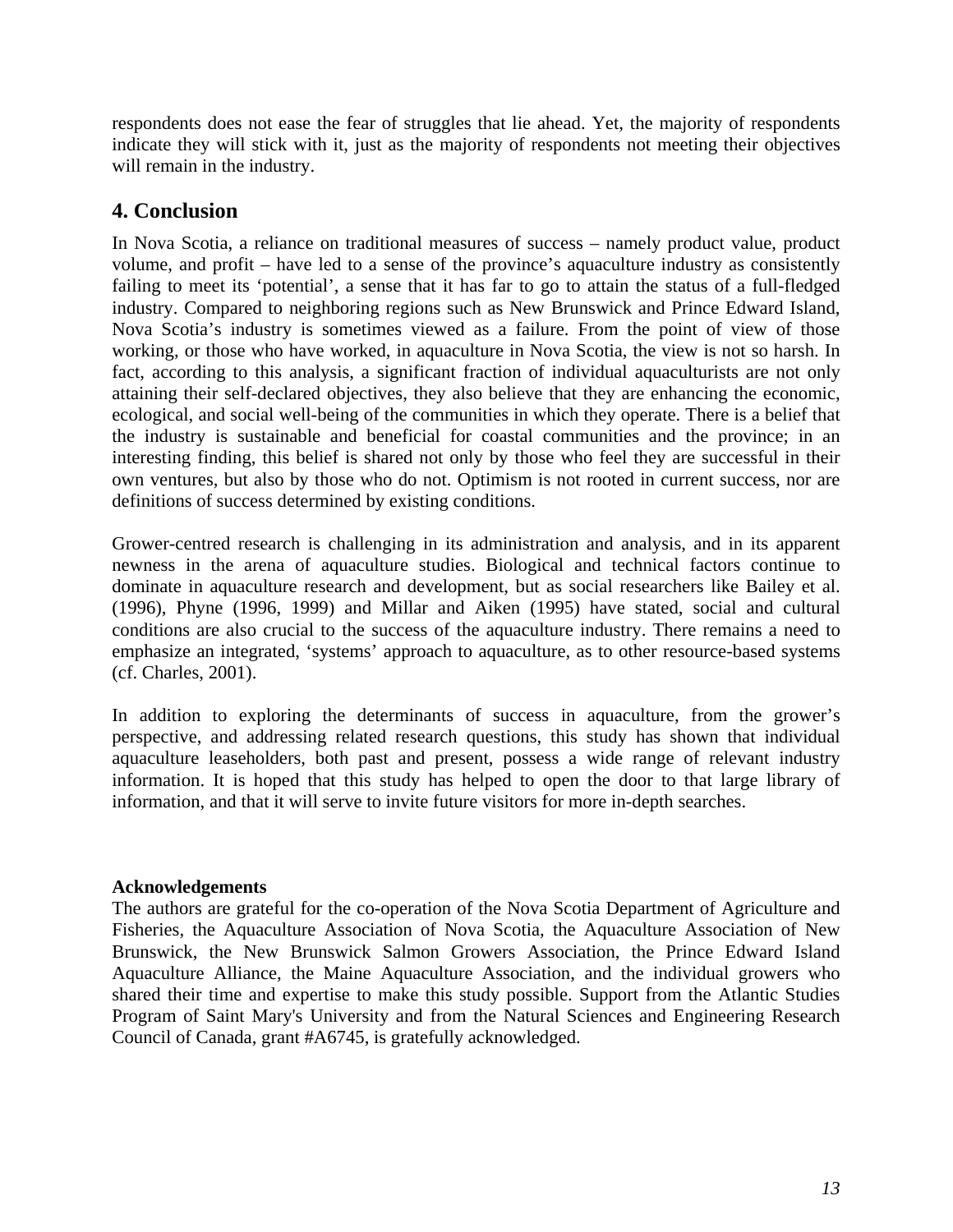### **References**

Atlantic Canada Opportunities Agency. (1994) *Atlantic Canada: Facing the Challenge of Change*. Atlantic Canada Opportunities Agency, Moncton.

Bailey, C., Jentoft, S. & Sinclair, P. (1996) Social Science Contributions to Aquacultural Development. In: *Aquaculture Development: Social Dimensions of an Emerging Industry*, (eds. C. Bailey, S. Jentoft & P. Sinclair) Westview Press, Boulder.

Boghen, A.D. (1995) Introduction: The State of Aquaculture in Atlantic Canada. In: *Cold-Water Aquaculture in Atlantic Canada*, Second edition. (ed. A.D. Boghen) Canadian Institute for Research on Regional Development, Moncton.

Charles, A.T. (2001) *Sustainable Fishery Systems*. Blackwell Science, Oxford.

Coffen, S.S., & Charles, A.T. (1991) Production economics of shellfish aquaculture in Atlantic Canada: A preliminary analysis. *Aquaculture and Fisheries Management* 22:193-202.

Fisheries and Oceans Canada (2004) Aquaculture Statistics (on-line) Available at: [http://www.dfo-mpo.gc.ca/communic/statistics/aquacult/Aqua\\_E.htm](http://www.dfo-mpo.gc.ca/communic/statistics/aquacult/Aqua_E.htm) Data retrieved January 2004.

Fisheries and Oceans Canada. (1988) *Commercial Aquaculture in Canada.* Fisheries and Oceans Canada, Ottawa.

Fisheries and Oceans Canada. (1995) *Federal Aquaculture Development Strategy*. Report DFO/5066. Fisheries and Oceans Canada, Ottawa.

Fisheries and Oceans Canada. (1986) *Developing Aquaculture in Canada: A Discussion Paper*, Fisheries and Oceans Canada, Ottawa.

Food and Agriculture Organization of the United Nations (1984) *A Study of Methodology for Forecasting Aquaculture Development*. FAO Fisheries Technical Paper 248, Rome.

Food and Agriculture Organization of the United Nations (1996) *Report of the Expert Consultation on Small-Scale Rural Aquaculture*. FAO Fisheries Report 548, Rome.

Holm, P., & Jentoft, S. (1996) The Sky is the Limit? The Rise and Fall of Norwegian Salmon Aquaculture, 1970-1990. In: *Aquaculture Development: Social Dimensions of an Emerging Industry*, (eds. C. Bailey, S. Jentoft & P. Sinclair) Westview Press, Boulder.

Industry Task Force on Aquaculture (1984) *Aquaculture: A Development Plan for Canada*. Science Council of Canada, Ottawa.

Jentoft, S. (1993) *Dangling Lines: The Fisheries Crisis and the Future of Coastal Communities, The Norwegian Experience*. Institute of Social and Economic Research, Memorial University of Newfoundland, St. John's.